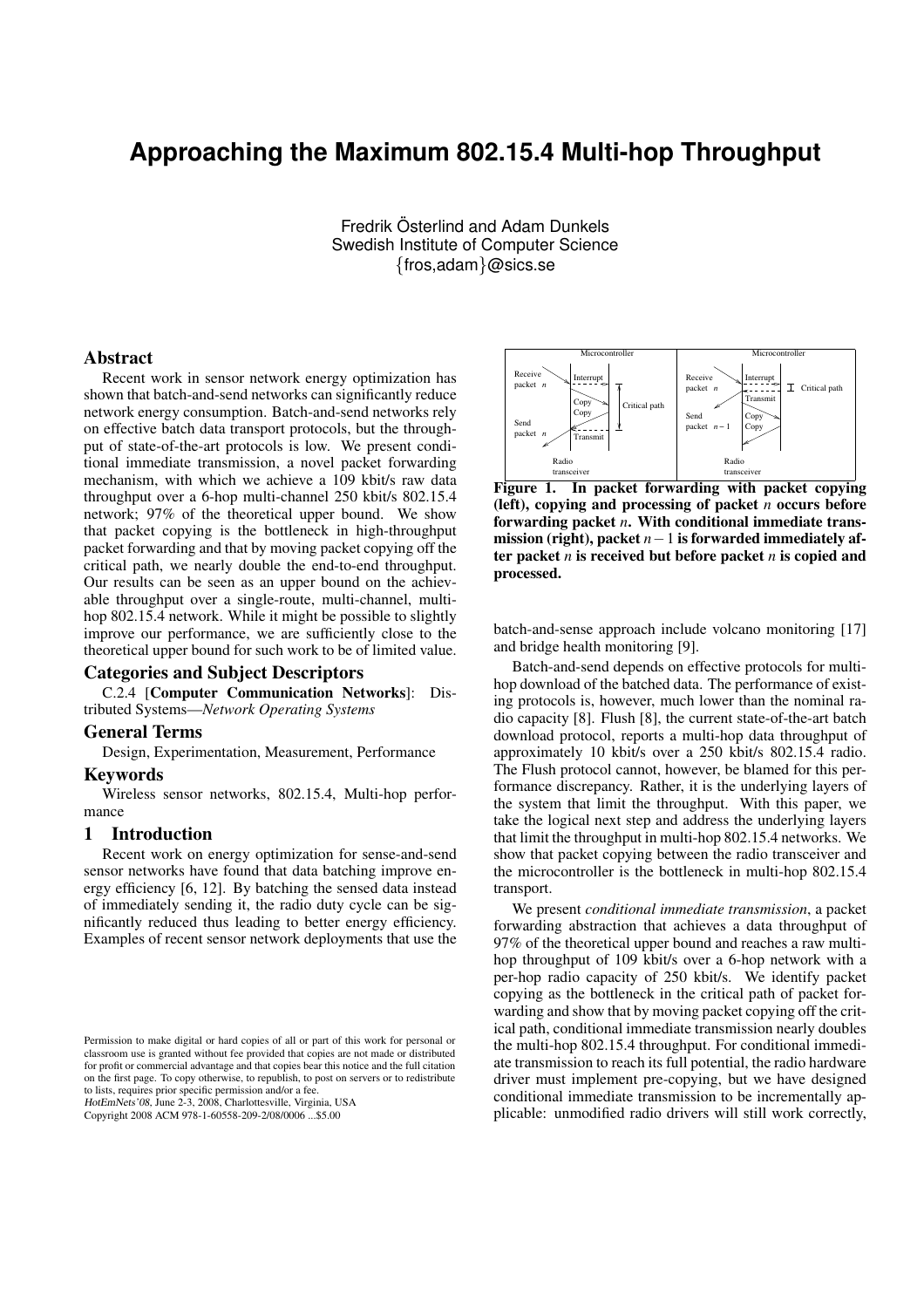```
condition(protocol id, sender address):
if protocol id = our protocol id and
   sender_address = prev_hop_address
   return true
else
  return false
```
forward packet(packet): conditional send(packet, condition)

Figure 2. Example packet forwarding with conditional immediate transmission, in pseudo-code. The condition function is invoked when new packets arrive, but only until the packet has been sent. If the condition is true, the packet is immediately sent. By keeping the packet in the memory buffer of the radio transceiver, packet copying is moved off the critical path.

but may not achieve the high throughput provided by conditional immediate transmission.

The contributions of this paper are threefold. First, we present conditional immediate transmission, a packet forwarding mechanism that reaches 97% of the theoretical upper bound of multi-hop 802.15.4 batch transport. Second, we experimentally quantify the performance improvement of using multiple channels for multi-hop transport protocols. Third, we quantify the packet forwarding latency for multihop 802.15.4 networks and show that conditional immediate transmission also can reduce the information forwarding latency.

Conditional immediate transmission uses packet precopying to avoid packet copying on the critical path as shown in Figure 1. In a multi-hop forwarding protocol, packet *n*−1 is copied into the memory of the radio transceiver before packet *n* arrives. When packet *n* arrives, packet *n* − 1 can be immediately forwarded, without copying. To determine if packet  $n-1$  should be sent, a few bytes need to be copied from the incoming packet; typically the link-layer source address and the protocol ID must be known to make the forwarding decision. We show, however, that the performance impact of this copying is small.

The conditional immediate transmission abstraction requires very little additional code in a protocol implementation, as shown in Figure 2. To send a packet with conditional immediate transmission, a condition function must be provided. The condition function is evaluated for every incoming packet as long as the packet is pending transmission. Conditional immediate transmission does not replace the normal packet transmission abstraction. How the addition of the conditional immediate transmission abstraction might affect future protocols and their implementations is the subject of future work.

We have implemented conditional immediate transmission in the Contiki operating system, but the implementation uses no Contiki-specific code. The mechanism is generic enough to be implemented in any operating system.

The rest of this paper is structured as follows. In Section 2 we analyze the theoretical limits of 802.15.4 multi-hop throughput for both single-channel and multi-channel protocols. In Section 3 we show that packet copying is the bottleneck of packet forwarding on state-of-the-art hardware platforms; packet copying nearly halves the end-to-end throughput. In Section 4 we present the conditional immediate transmission mechanism that moves packet copying off the critical path and in Section 5 we show that, by using conditional immediate transmission, we achieve a multi-hop throughput that reaches 97% of the theoretical upper bound. We review related work in Section 7. In Section 8 we conclude the paper and discuss the implications of our results on the directions of future sensor network protocol research.

## 2 Theoretical Performance Limits of 802.15.4

IEEE 802.15.4 is a widely used radio standard for lowpower radios. The 802.15.4 standard is defined for two frequency bands: 868 MHz and 2.4 GHz. The 2.4 GHz version of the protocol defines 16 non-overlapping radio channels and has a peak bit rate of 250 kbit/s. In this paper, we use the Chipcon CC2420 radio transceiver [2] and the 2.4 GHz band.

We use an idealized model of a 802.15.4 node to analyze the theoretical performance limits of 802.15.4. Based on our model, we present analytical upper bounds on the throughput of single-hop and multi-hop 802.15.4 throughput. The model does not take practical limiting factors such as radio chip communication or data processing into account. In Section 3, we turn our attention to the practical factors and show that they have a profound impact on the practically achievable 802.15.4 throughput.

## 2.1 Single-hop Upper Bound

Single-hop 802.15.4 throughput is limited by the serialization delay: it is not possible to send more data than the bit rate allows. The bit rate is, however, not the only limiting factor. The 802.15.4 physical layer frame format consists of a 4-byte preamble, a 1-byte Start of Frame delimiter (SFD), and a 1-byte frame length field. The maximum physical layer payload size is 127 bytes. For the purpose of our measurements, we do not use the full 802.15.4 MAC packet format. Instead, our MAC Protocol Data Unit (MPDU) only consists of application payload data in addition to the 2-byte Frame Check Sequence (FCS) field with CRC information. Our maximum data payload size is hence 125 bytes. In addition to the transmitted overhead bytes, the throughput is further limited by a 192 microseconds turnaround time, equivalent to 6 additional overhead bytes. We can now calculate a theoretical upper bound on the single-hop throughput *T<sup>s</sup>* ,

$$
T_s = \frac{125}{4 + 1 + 1 + 125 + 2 + 6} \times 250 \approx 225,
$$

where  $T_s$  is measured in kbit/s.

## 2.2 Multi-hop Upper Bound

Multi-hop forwarding incurs additional limitations on throughput compared to the single-hop case. The number of nodes within interference range that have to transmit the same radio packet defines our upper bound on the multi-hop throughput. An upper bound on multi-hop throughput when all nodes in a *n*-hop route interfere with each other is

$$
T_m(n)=\frac{1}{n}\times T_s,
$$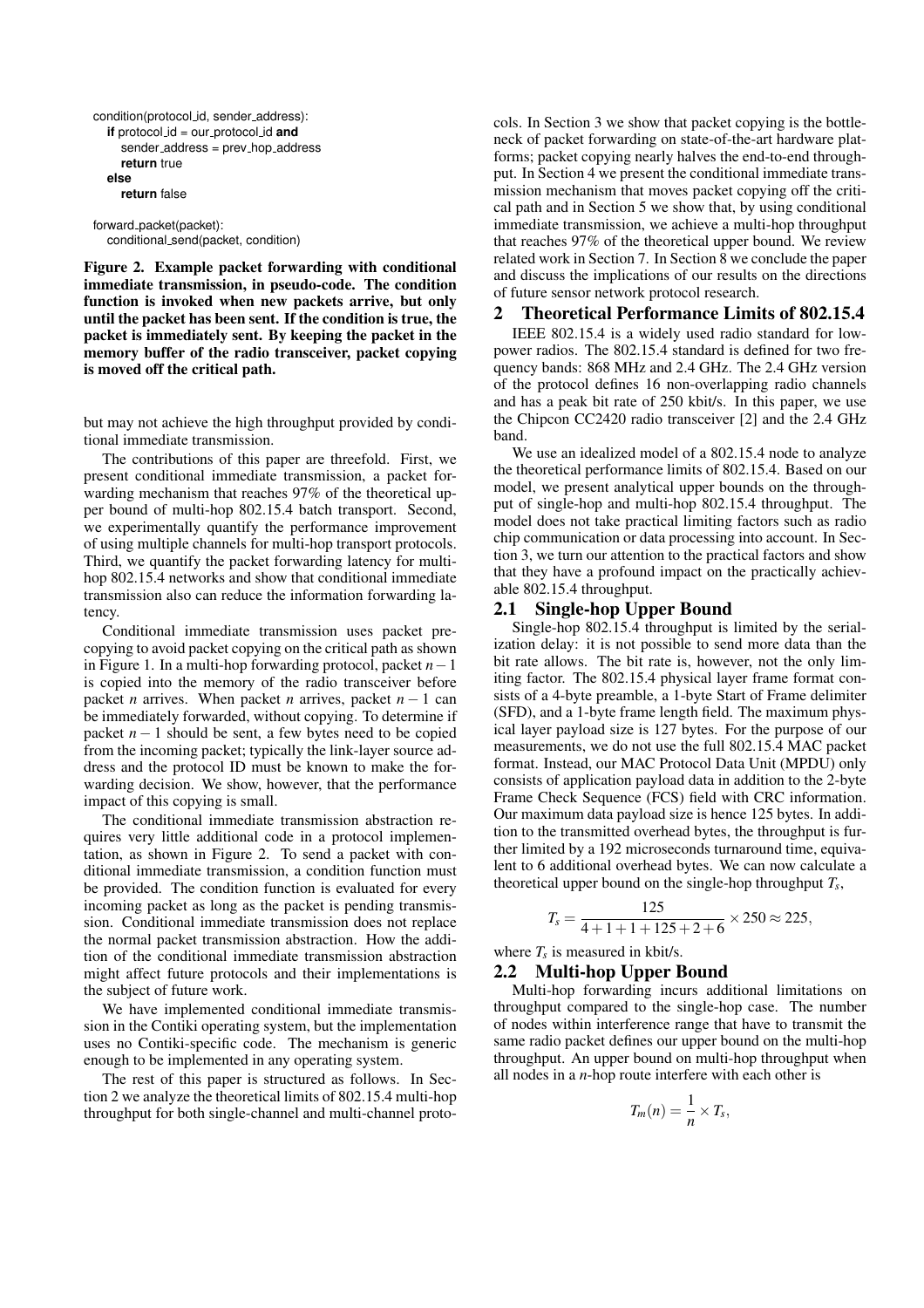

Figure 3. The bottleneck in single-hop transfer is neither the operating system nor clear-channel assessment, but packet copying. Packet copying reduces the single-hop throughput with one third: from 220 kbit/s to 148 kbit/s. The theoretical upper bound is 224.8 kbit/s.

where  $T_m(n)$  is measured in kbit/s. 2.3 Multi-channel Upper Bound

## The negative effect of contention and interference on multi-hop data throughput can be reduced by using multiple radio channels; several communication protocols use multiple radio frequencies to achieve higher multi-hop throughput [11, 18]. With the number of radio channels larger than the number of transmitting nodes, each unicast transmission can be performed on a dedicated radio channel. With multiple radio channels our multi-hop upper bound on throughput is half the single-hop upper bound: 112.5 kbit/s.

# 3 The Practical 802.15.4 Bottleneck: Packet Copying

In addition to the theoretical upper bound, there are several practical aspects that limit achievable multihop throughput with 802.15.4. These aspects include packet copying betwen the microcontroller and the radio transceiver, Clear-Channel Assessment (CCA), and the additional overhead of operating system and communication stack.

To quantify the effect of the practical aspects on 802.15.4 throughput, we circumvent the aspects, one by one, and measure the resulting throughput. We find that the bottleneck is packet copying and that the performance impact both of the operating system and the CCA is small.

Our hardware platform is the Tmote Sky [14], which is equipped with a Chipcon CC2420 802.15.4-compatible packet-based radio transceiver [2] and a TI MSP430 microcontroller. As in other state-of-the-art 802.15.4 hardware platforms, communication between the microcontroller and the radio chip is via a Serial Peripherals Interface (SPI) bus. We do not use any CC2420-specific features such as automatic address recognition, encryption, or automatic acknowledgments.

We use the Contiki operating system [4, 5] as our experimental platform but do not use any Contiki-specific features. We do not use any power-saving MAC protocol, but directly use the radio transceiver.

The CC2420 has two separate on-chip 128-byte memory buffers: one receive buffer and one transmit buffer. Before



Figure 4. Experimental results of multi-hop 802.15.4 throughput with a single channel (top) and multiple channels (bottom). Packet copying nearly halves the throughput both in the single-channel case and in the multi-channel case. Clear-channel assessment (CCA) has little impact on throughput.

sending a radio packet, the MSP430 microcontroller copies the packet data into the transmit buffer over the SPI bus. To transmit the packet, the microcontroller sends a separate transmit command to the radio transceiver, which then transmits the packet over the radio.

When the CC2420 has received a radio packet it flags an interrupt in the MSP430 microcontroller. The interrupt handler typically notifies a process in the operating system that fetches the incoming radio data over the SPI bus.

The CC2420 can communicate at any of the 16 channels within the 2.4 GHz band specified by the IEEE 802.15.4 standard. To switch channel, the microcontroller sends a command to the CC2420 over the SPI bus. The CC2420 has calibrated itself to the new channel within 48 *µ*s [2].

To measure the overhead of packet copying, we must be able to forward packets but avoid copying data to and from the radio transceiver. To achieve this, we create a mock-up experimental setup where we never copy incoming packets from the radio but simply discard the contents of incoming packets. Likewise, we do not copy any data into outgoing packets but simply transmit what happens to be in the output buffer of the CC2420. Such a system can never transport any useful data—a functional system must always copy all data to and from the radio transceiver—but the mock-up setup fulfills our purpose: we can measure the overhead introduced by packet copying. In Section 4 we show that by rearranging the order of packet transmission and packet copying, we avoid copying data on the critical path, thereby significantly improving throughput.

We conduct single-hop experiments with two Tmote Sky nodes and multi-hop experiments with six nodes. To avoid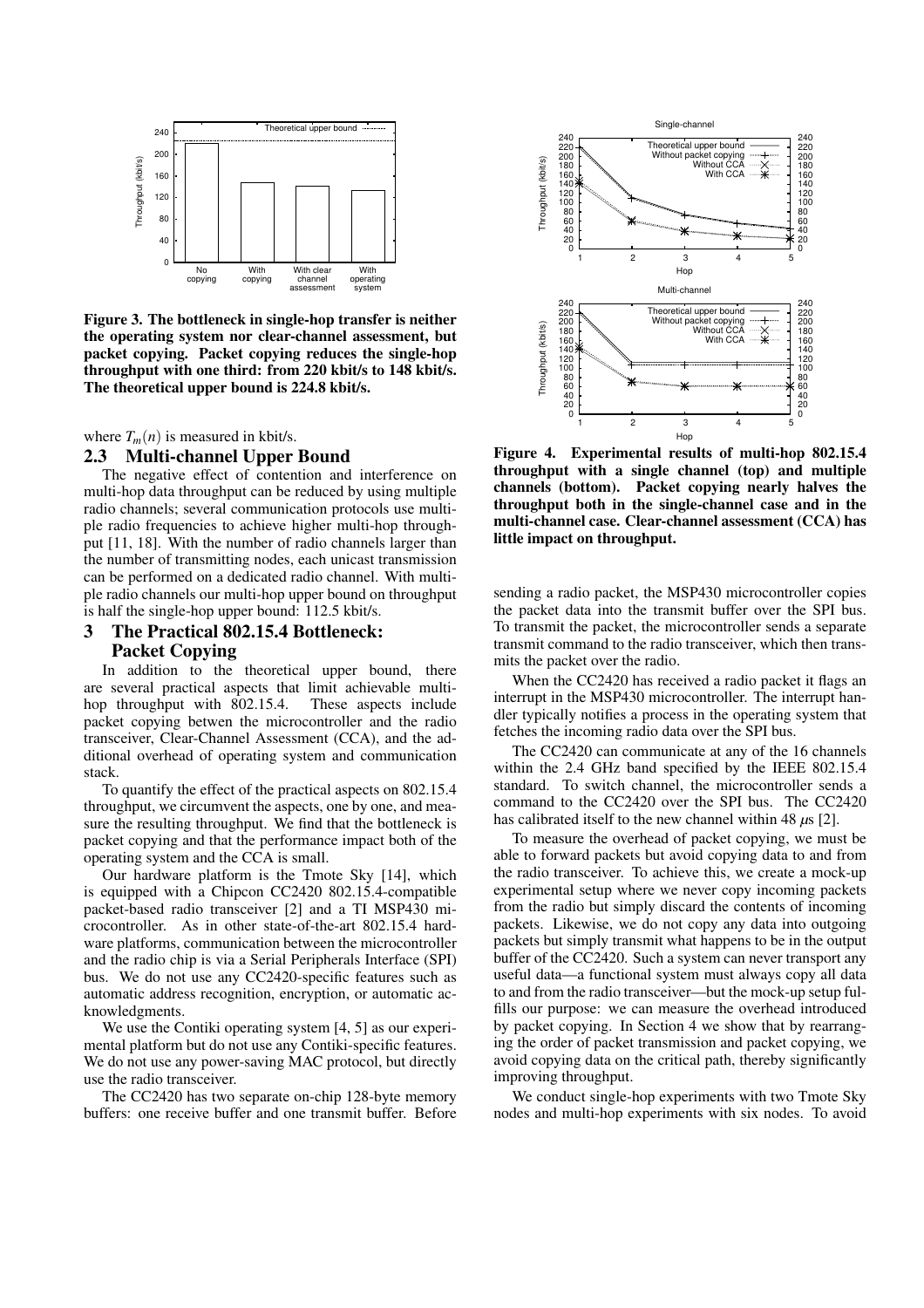underestimating the effect of inter-path interference, we ensure that all nodes are in communication range of all other nodes. To measure throughput, we send 1000 maximum size packets from one node and measure the time it takes for the packets to be forwarded to the final receiver. We increase the data rate until we start dropping packets due to collisions. We define the highest data rate at which we received all packets as the maximum achievable throughput.

## 3.1 The Impact on Single-hop Throughput

Figure 3 shows that the throughput impact of packet copying is high and that the impact of the CCA and the operating system is low.

# 3.2 The Impact on Multi-hop Throughput

Figure 4 show that packet copying has an even larger impact on multi-hop throughput than on single-hop throughput. The reason for the larger impact is that packet copying is performed twice at every hop: from the radio transceiver to the microcontroller, and back again. By temporarily disabling packet copying we nearly double the throughput. Our hypothesis is that we can achieve such high throughput by moving packet copying off the critical path.

# 4 Conditional Immediate Transmission: Moving Copying off the Critical Path

Conditional immediate transmission moves packet copying off the critical path by separating the copying of packets, and the initiation of a radio transmission. By copying the outbound packet into the memory of the radio transceiver prior to receiving the next packet, the outbound packet can be immediately transmitted.

Initiating a transmission with conditional immediate transmission is conditional: the transport protocol uses a small amount of information in incoming packets to decide whether or not to immediately send the pending packet in response to the incoming data. The mechanism trades end-toend latency for throughput, and allows a forwarding node to begin transmitting directly from the radio interrupt handler.

When sending a packet with conditional immediate transmission, the packet is not sent immediately but is pending for transmission. The pending packet data is buffered in the radio driver, but is also immediately written to the memory of the radio transceiver. A condition function is registered with the outgoing packet.

The operation of our mechanism is correct even if other packets are sent when a pending packet is already buffered. Such packets may for example originate in a process unknowingly of the ongoing bulk transfer. If another packet is to be sent when the pending packet is in the radio buffer, the pending packet is overwritten, and rewritten again once the transmission of the other packet is complete.

Like state-of-the-art bulk transfer protocols, conditional immediate transmission assumes at maximum one concurrent bulk transfer. With multiple concurrent bulk transfers, the bulk transfer ID of an incoming packet may not match the outgoing pending packet. How multiple concurrent bulk transfers affect the performance of conditional immediate transmission is the subject of future work.

When the radio transceiver has received a new radio packet in its receive buffer, the radio driver checks for any

registered outgoing radio packet in its interrupt handler. If there is a pending packet, the transport protocol is directly invoked by calling the packet's condition function. The incoming radio packet still resides in the radio's receive buffer, whereas the registered pending packet resides in the radio's transmit buffer.

The condition function allows a transport protocol to access one or a few bytes, for example the source address header field, from the packet stored in the radio buffer. The data may for example be represented as a Chameleon packet attribute [5]. Using the address, the protocol decides whether the pending packet should be sent and on which radio channel it should be sent.

Regardless of whether an outgoing packet was transmitted or not, the operating system handles the new incoming packets as usual. The full packet data is copied from the radio chip, and is forwarded via the communication stack to the transport protocol. The protocol does, however, not forward the new packet directly, but sends it using conditional immediate transmission.

Note that with conditional immediate transmission, the transport protocol still has access to the full packet data before it is forwarded. The transport protocol may hence alter or piggyback additional data to the packet.

# 5 Evaluation

We evaluate conditional immediate transmission in terms of both throughput and latency. Our evaluation confirms our hypothesis that conditional immediate transmission significantly increases throughput, but also that conditional immediate transmission can reduce multi-hop information forwarding latency.

We have implemented a simple Flush-like [8] multi-hop bulk transfer protocol using conditional immediate transmission and the Rime protocol stack [5]. Since we are not interested in measuring the impact of packet loss, our protocol does not resend lost packets. To handle lost packets, a future packet loss-sensitive implementation of the protocol might use the packet retransmission mechanisms from Flush.

We measure throughput by sending a 1000 packets large data batch over the network, where each packet has 125 bytes payload data. We vary the number of hops between each experiment and perform experiments with both a single 802.15.4 channel and with multiple 802.15.4 channels. Our results show that multi-channel forwarding more than doubles the throughput.

## 5.1 Throughput

To evaluate the throughput improvement of conditional immediate transmission, we measure the multi-hop throughput for both a single-channel multi-hop network and a multichannel multi-hop network. We use the same experiment setup as in Section 3.

Our results, as shown in Figure 5, show that conditional immediate transmission significantly increases throughput over copy-based forwarding. In the single-channel case, throughput reaches 97% of the theoretical upper bound, as calculated in Section 2. The raw data throughput over a 6 hops multi-channel network is 109 kbit/s.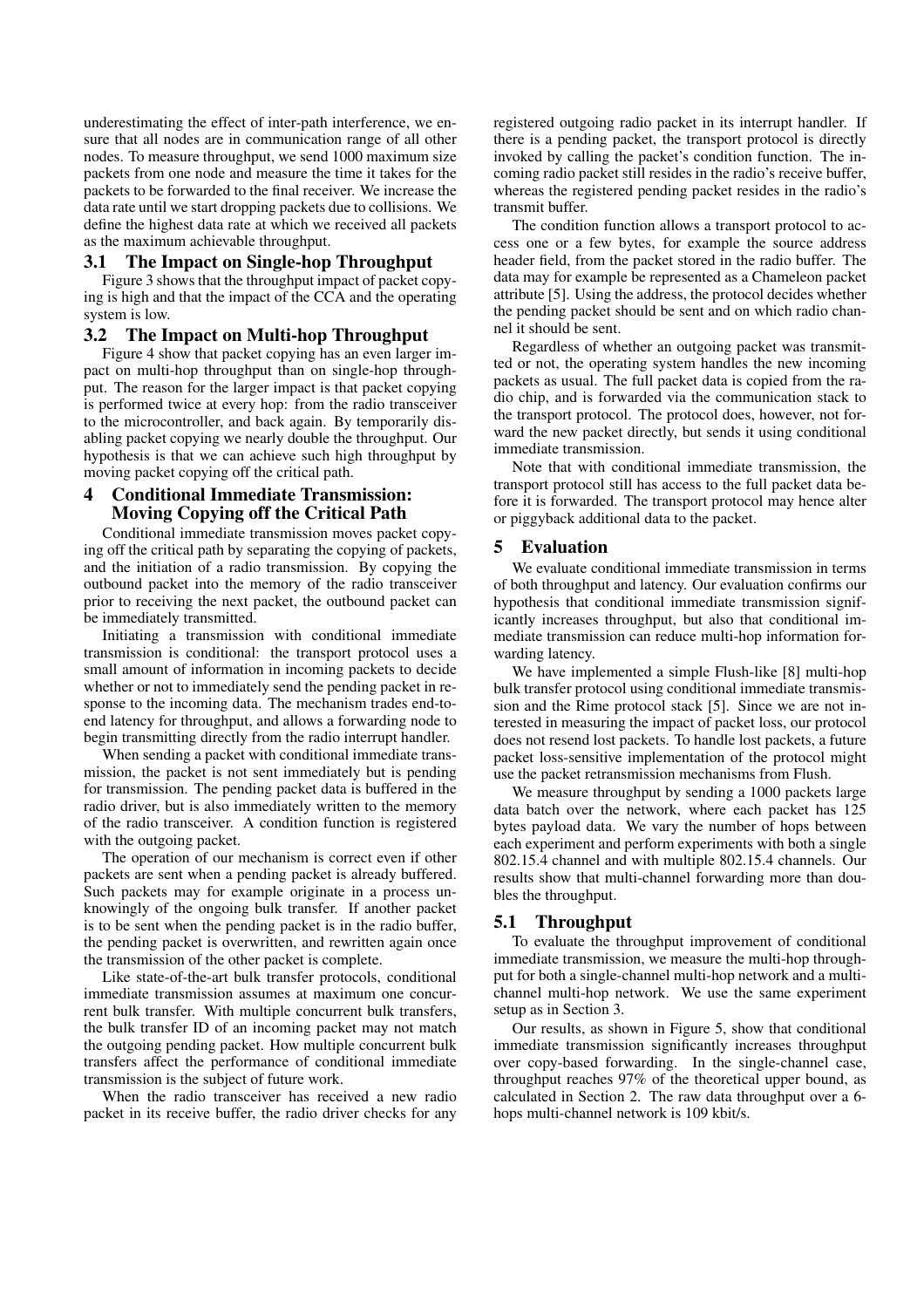

Figure 5. Multi-hop throughput with conditional immediate transmission is 97% of the theoretical upper bound on 802.15.4 throughput. This does not take packet headers into account; an 8 byte packet header limits the application data throughput to 102 kbit/s for the 6-hop multichannel case.



Figure 6. Conditional immediate transmission halves 6 hop information transmission latency for full size (127 byte) packets and reduces it with 40% for small (5 byte) packets.

## 5.2 Latency

Conditional immediate transmission increases the end-toend data latency because packets are stored at each forwarding node, but the mechanism can also be used to reduce multi-hop latency. By exploiting the reduced critical path, a packet can be setup with conditional immediate transmission to be sent immediately when a notification packet arrives. While batch data protocols typically are not latencysensitive, low-latency forwarding could be used for timecritical information. Figure 6 shows latency measurements from a 6-hop network. We measure the latency by sending a single packet in a 6-hop loop back to the sender and measure the time from the transmission to the reception of the packet, including copying at the sending and receiving node.

#### 6 Discussion

The motivation for our work is the large discrepancy between the throughput of state of the art bulk transport protocols and the nominal data rate of the underlying radio. Armed with our results presented in Sections 3 through 5 we can now provide an answer to this question.

The single-channel Flush protocol [8], the current state of the art in batch transport protocols, reports a multi-hop application throughput of 10 kbit/s. This throughput is about 47% of the 5-hop single-channel throughput with packet copying that we measure in the top graph in Figure 4: 21 kbit/s. Although Flush's interference range may have been less than



Figure 7. By using maximum sized packets, multiple channels, and conditional immediate forwarding, the resulting throughput is 97% of the upper bound.

5 hops, the higher header-to-data ratio limits the achievable throughput; we believe our results are consistent.

After the effect of packet size, we look at the effects of multiple channels and packet copying. The bottom graph in Figure 4 shows that multi-channel forwarding increases throughput with a factor of three to roughly 62 kbit/s. Finally, Figure 5 shows that by avoiding packet copying on the critical path, conditional immediate transmission results in a throughput of 109 kbit/s.

In Figure 7, we provide an answer to the question of the discrepancy between the throughput of bulk transport protocols and the achievable radio throughput: with maximum sized packets, multiple channels, and conditional immediate transmission, the resulting throughput is 97% of the achievable upper bound.

#### 7 Related Work

Our work is orthogonal to recent work on sensor network batch data transport protocols [8, 13, 15] in that conditional immediate transmission can potentially be used to improve throughput for any batch data transport protocol. Our results show significant throughput improvements for a ratecontrolled Flush-like protocol.

The throughput we achieve should not, however, be directly compared with that of existing transport protocols. Protocols such as Flush [8], RMST [15], PSFQ [16] and RCRT [13] provide complete data transport solutions, whereas our work focuses on the low-level mechanism that limit the achievable throughput. The throughput of these protocols is limited by non-maximized packet sizes, as well as by not allowing use of multiple radio channels. Our work is orthogonal: we focus on profiling data transfer critical path in order to optimize overall throughput. We do not concern outselves with retransmissions or non-optimal radio environments. We believe that our forwarding mechanism can successfully be incorporated with existing rate control mechanisms, such as the mechanism used by Flush.

To the best of our knowledge, conditional immediate transmission is a unique mechanism for sensor network packet forwarding. Sensor network operating systems such as TinyOS [10] use asynchronous split-phase radio APIs that transmit packets when and if allowed by the MAC layer.